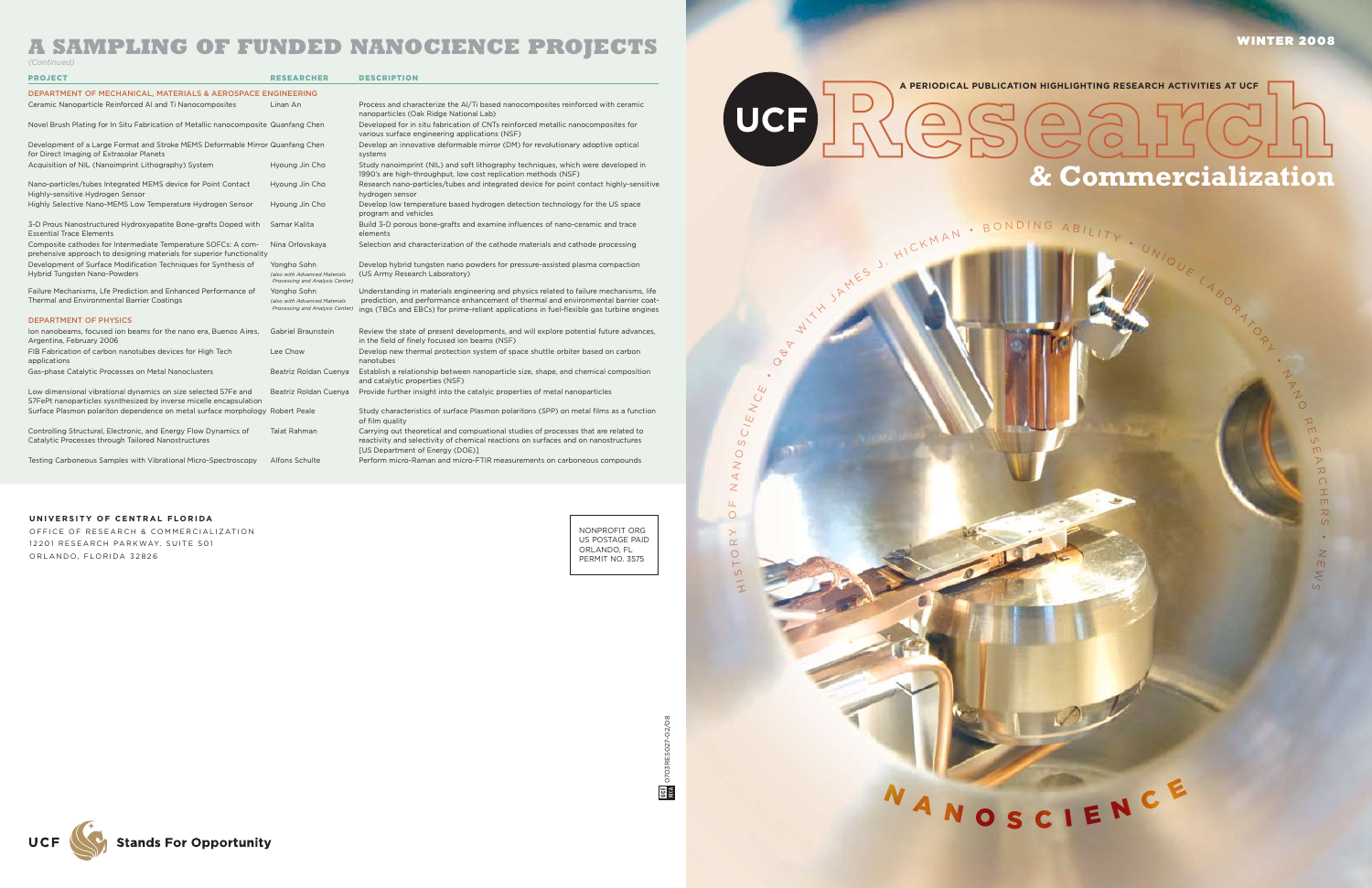Being able to work with materials at a scale far beyond detection by the human eye offers researchers across the board an exciting array of possibilities for discovery.

Science at the nanoscale is not new but it is generating a buzz in the scientific community as applications in medicine, materials, computing and electronics are entering the mainstream.

The state of Florida recognized this potential five years ago when UCF was granted \$4 million to start a nanoscience initiative. In 2003 the Nanoscience Technology Center (NSTC) was formed. James J. Hickman, who was hired as founding director in 2004, succeeded in consolidating UCF researchers across multiple disciplines and hiring many more to better respond to nanoscience funding opportunities and develop the technologies demanded by the industries of the future.

In 2007 the NSTC officially opened a 20,000 square-foot renovated research facility in the Central Florida Research Park. A total of 15 faculty and 42 graduate students at the center are creating tools to treat neurological diseases; materials that can advance solar and fuel cell technology; and longer batteries that can make ever-smaller electrical devices a reality.

As we begin 2008 the NSTC will move into its next phase as Debra Reinhart, executive associate dean for the College of Engineering and Computer Science, takes on a new responsibility as interim director of the Nanoscience

Center. A national search for a person to serve as director of both the NanoScience Technology Center and AMPAC is underway and is being chaired by Dean Eric VanStryland of the College of Optics and Photonics.

UCF owes a special thanks to Dr. James (aka 'J') Hickman who asked to return to the faculty to concentrate his efforts on teaching and his

research, which is making inroads in using nanotechnology to help those who suffer from spinal cord injuries, Alzheimer's and Lou Gehrig's disease and which has received \$2.3 million in funding since his arrival at UCF. Dr. Hickman set the tone for recruiting top faculty to the NSTC, developing facilities for the Center and helping the Center faculty secure sponsorship for their work.

UCF RESEARCH is produced by the Office of Research & Commercialization at the University of Central Florida. For more information about UCF's sponsored research activities, contact Tom O'Neal, Associate Vice President for Research, 12201 Research Parkway, Suite 501, Orlando, FL 32826 (407-882-1120). For information about stories contained in the newsletter, contact the editor or the appropriate Web site. Opinions expressed do not reflect the official views of the university. Use of trade names does not constitute endorsement by the University

UCF has much to look forward to as we explore the world of the small. See the many exciting projects featured in this publication for examples. Just one such example is the work of Dr. Sudptia Seal.

> A **Sho**<br>
> While<br>
> applica<br>
> shows<br>
> thousa While technology is now enabling startling new applications for science at the nanoscale, a historical look shows that humans have made use of nanomaterials for thousands of years.

> thousa<br> **G&A**<br>
> Direct<br>
> The fo<br>
> Center<br>
> done a The founding director of the Nanoscience Technology Center answers questions about the latest research being done at UCF.

done a<br> **Nano<br>
Tumo**<br>
Mano<br>
and signal Nanoparticles can be designed to latch onto cancer cells and signal their presence, giving researchers and physicians a new tool for early detection of small tumors.

Dr. Seal, who served as UCF's first nanoscience coordinator and who is currently a professor in the Department of Mechanical, Materials and Aerospace Engineering and the Advanced Materials Processing and Analysis Center as well as the Nanoscience Technology Center, recently submitted a proposal to a prestigious National Science Foundation program. His proposal and 15 others, from universities including the University of Minnesota, University of Michigan, Johns Hopkins, the University of Washington, Berkeley and Harvard were the only ones funded out of 267 submissions. Not bad company.

> **1**<br> **11141**<br> **121**<br> **121**<br> **121**<br> **121**<br> **121**<br> **121**<br> **121**<br> **121**<br> **121**<br> **121**<br> **121**<br> **121**<br> **121** The science conducted at UCF's unique Hybrid Neuronal Systems Laboratory is not possible at any other lab in the world.

**8** A diverse group of scientists, most of whom have joint appointments with other academic units on campus, are working in UCF's Nanoscience Technology Center to research and discover the potential of nanotechnology to treat disease, create materials, and power ever-smaller electrical devices.

**100**<br> **100**<br> **100**<br> **100**<br> **100**<br> **100**<br> **100**<br> **100**<br> **100**<br> **100**<br> **100**<br> **100**<br> **100**<br> **100**<br> **100**<br> **100**<br> **100**<br> **100**<br> **1000** Nanoscience is an enabling technology, touching almost every discipline on campus. A sampling of funded research projects at UCF includes photonics, the biomedical sciences, solar energy, physics and other areas.

Industry has recognized the potential of nanoscale science for some time. Communities are beginning to see a payoff, not just in terms of companies and jobs but also in the development of new tools that make life easier and, in some cases, longer.

The science we are conducting at UCF is exciting and, for this community, just what we need to see. Cheers!

*MJS*



# **Cookin' with M.J.**

**John C. Hitt**

President, University of Central Florida

jhitt@mail.ucf.edu **Terry Hickey**

**reproducing content from the publication**<br>**Product from the publication**<br>**Donn C. Hitt**<br>**Production**<br>**Histophan C. Hitter**<br>**Production**<br>**Histophan C. Hitter**<br>**Production**<br>**Histophan C. Hitter**<br>**Production**<br>**M. J. Soileau** 

**Commercializatio** 

Provost and Executive Vice President

thickey@mail.ucf.edu **M. J. Soileau**

Vice President for Research and Commercialization mj@mail.ucf.edu **Tom O'Neal**

Associate Vice President for Research

Chief Executive Officer, UCF Technology Incubator oneal@mail.ucf.edu **Barb Compton Abney**

Editor

babney@mail.ucf.edu

of Central Florida.

Please credit University of Central Florida UCF RESEARCH when

reproducing content from the publication



Debra Reinhart

### **A Short HIstory of Nanoscience**

### **Q&A with James J. Hickman, Founding Director of Nanoscience Technology Center**

### **Nanoparticles Enable Physicians to Visualize Tumors at an Earlier Stage of the Disease**

### **Unique Laboratory Enables Integration of Electronics and Living Brain Samples**

**11** Recent research projects are uncovering unexpected uses of a particular type of rare earth nanoparticle that has been found in tests on rat brains to increase longevity, reduce risk of spinal cord disorders and improve eyesight.

#### **Nanoscience Technology Center Focus Areas**

#### **A Sampling of Nanoscience Projects at UCF**

#### **NEWS**

# **Contents**

**A PERIODICAL PUBLICATION HIGHLIGHTING RESEARCH ACTIVITIES AT UCF**

M.J. Soileau

*Vice President for Research & Commercialization*

### Nanoscience at UCF Moves into New Phase

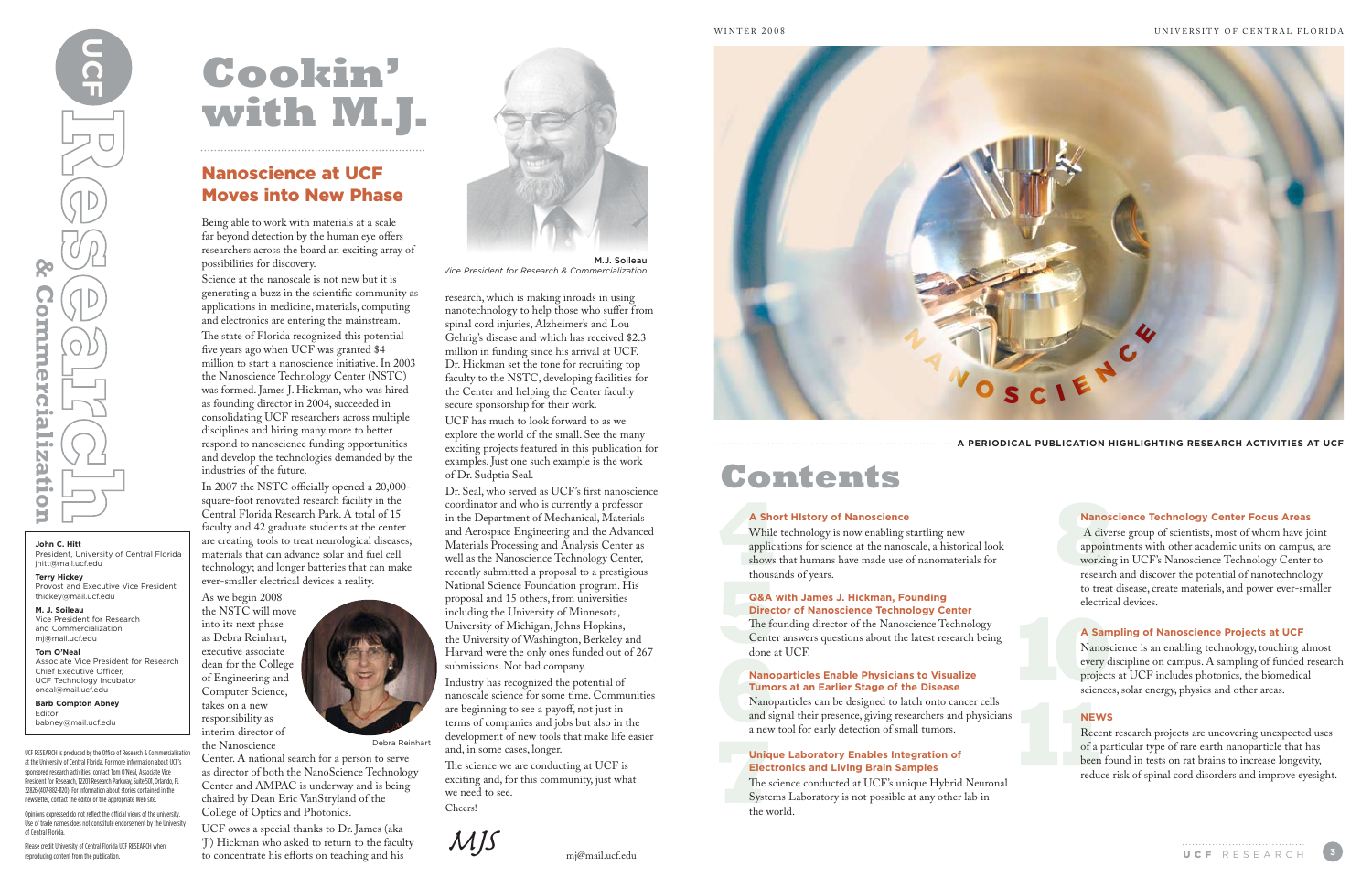# **A Short History of Nanoscience**

### **For thousands of years**

humans have worked with nanoscale materials without their knowledge. Nanoscience and nanotechnology deal with materials, devices and systems on a nanometer scale which is a thousand times smaller than a single strand of hair—or between 1-100 billionth of a meter in size. In fact, the earliest uses of nanotechnology have been traced to the Roman period. The Lycurgus cup, which dates to the fourth

century and currently resides in the British Museum in London, actually contains nanosized gold and silver particles. Another example from antiquity is the ruby red color of some of the stained glass that was made during Medieval period. That color was made possible because of nano-sized gold nanoparticles.

Scientists started to think seriously about

nanoscience and nanotechnology after the Nobel-prize winning physicist Richard Feynman delivered a speech in 1959, in which he postulated that it should be possible to write the entire contents of the Encyclopedia Britannica on a pin. That speech, titled "There's Plenty of Room at the Bottom," challenged scientists and the intellectual elite the world over to investigate science at scales of small that were only imaginable at that time.

A Massachusetts Institute of Technology student, Eric Drexler, took the idea to the next level in the 1970s when he began focusing his studies on molecular nanotechnology. His book "Engines of Creation: The Coming Era of Nanotechnology" (1986) was visionary in scope. He popularized the notion that miniature machines could be created

to perform various functions at the atomic scale. This vision was similar to the concept explored in the 1966 classic movie "Fantastic Voyage" starring Rachel Welsh, in which a miniature submarine was injected into an artery in a mission to destroy a blood clot. Drexler went on to write a more technical book "Nanosystems: Molecular Machinery, Manufacturing, and Computation" in 1992 and he coined the phrase "gray goo," for what would result if molecular "assemblers"

> went out of control and continued to reproduce copies of themselves, thereby destroying the environment.

Drexler's ideas were very speculative and in the end alienated many in the scientific community. The central critique of Drexler's work is his overemphasis on the creation of atom-sized machines, while he overlooked the practical

applications of this developing technology at somewhat larger levels. Richard Smalley, a Rice University chemist who shared the 1996 Nobel Prize for discovering Buckminsterfullerene, a soccer ball-shaped carbon molecule, took Drexler to task in the pages of the journal *Chemical and Engineering News*, charging him with being naïve and creating unrealistic hype and concern with the general public thereby limiting real progress in the field.

On a positive note most scientists understand the real value of nanotechnology to solve problems such as treating cancer. In this case, nanoparticles can be used to selectively bind to cancer cells thereby killing them without exposing the patient to the widespread side effects of chemotherapy. In January 2000, this promising science received a tremendous boost from thenpresident Bill Clinton who dedicated billions of federal dollars to the National Nanotechnology Initiative (NNI) to expand practical utilization of this technology.

Largely because of the hype generated from Drexler's speculative conjectures, many have been concerned with this new discipline. There have been questions about nanoscience's impact on the environment, on personal health and, in some cases, have even led to extreme predictions about the actual threat posed by progress in this field. Many public organizations have been created to study the ethics and societal impact of nanotechnology. The NanoEthics Group (www.nanoethics.org) was created in 2003 to bring clarity to this dialogue.

Patrick Lin, the founder and research director of the Nanoethics group, says he is not surprised by the questions and hopes his organization can provide a forum 'try to bring science and common sense" back to the debate on nanotechnology.

Funding for nanotechnology continues to rise in the United States and across the world. In 2003, George W. Bush signed the 21st Century Nanotechnology Research and Development Act, authorizing \$3.7 billion of funding for 2005-08. The 2008 federal budget provides nearly \$1.5 billion for the NNI, up from \$464 million in 2001.

It is known that physical, chemical, and biological properties of materials at the nanoscale differ in fundamental ways from the properties of bulk matter, but there is much that remains unknown about what can be done at such a minute scale.

While we know nanoscience and nanotechnology are going to impact our everyday life, touching everything from the design of our toothbrushes to the way we study medicine, the research possibilities are endless and exciting.

—*Jeffrey Anderson, Ph.D. and Saiful Khondaker, Ph.D. Barb Abney contributed to this article*

The Lycurgus Cup

**What is your particular area of research? Describe some of your major research projects.** 

I was educated as a surface chemist. My research dates back to some of my early work in nano catalysis as

Since our group works primarily with neuronal cells, we are also seeking ways to address problems in disease such as Alzheimer's, ALS (Lou Gehrig's disease), neuropathic pain and spinal cord repair.

### **What are some of the other areas of nano research being conducted at UCF?**

**Nano-optics—**People are trying to use nanoparticles as contrast materials to enable various types of imaging.

**Composite materials—**Attempt to create extended battery concepts, structural materials, new electronic devices and a host of other applications.

**Single-molecule electronics—**Researchers are studying how molecules transmit electrons at low temperatures to start looking at quantum effects. This could have applications in quantum computing, quantum teleportation and other areas.

well as in self-assembled layers on microstructures. Since that time I've been applying nanoscience to interface design and fabrication to integrating biological materials with electronic components and other non-biological systems. One aspect of this allows us to create sensors based on living cells for toxicology, drug discovery, and biological information processing. Some of the composite materials being developed here will be integrated into existing products in that time frame as well. **How is nanotechnology impacting the Central Florida economy?**

### **Is UCF on the leading edge?**

UCF is certainly in the forefront in nanophotonics and the related area of bioimaging. We have a researcher, Sudipta Seal, who has



been a pioneer in the area of nanotherapeutic particles. And Chris Clausen, a professor of chemistry, received a NASA Invention of the Year award for his part in developing nanoparticles to help clean up contaminated sites at Kennedy Space Center.

### **Have UCF researchers created any products or innovations as of yet?**

We can now actually create devices from adult neuronal cells as well as disease models or transgenic models in rats and mice. We hope we can extend these findings to humans.

Nanotherapeutics offers commercial applications that we will certainly see within the next five years.

We're developing a workforce and offering an undergraduate degree. There are a large number of grants that we have already received within and outside of the center and we are partnering with companies in the area such as Vax Design and Raydiance.



# **Q&A with James J. Hickman, Founding Director, UCF Nanoscience Technology Center**

### James J. Hickman was named the director of UCF's Nanoscience Technology Center in 2004. He has a Ph.D. from the Massachusetts Institute of Technology in chemistry, as well as B.S. and M.S. degrees

in chemistry from Penn State University.

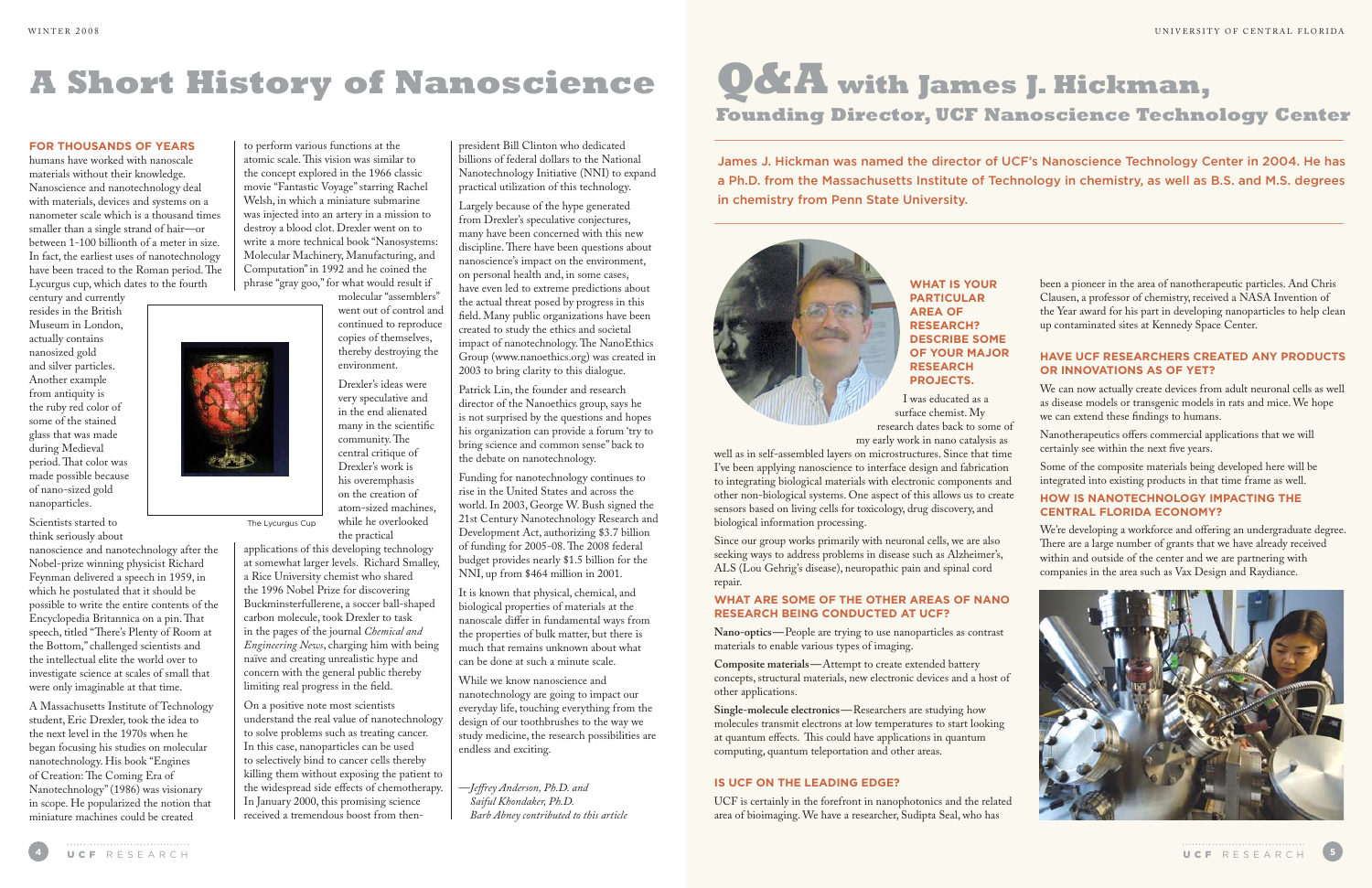

where neurons connect with each other and their signals are recorded, the lab's ability to keep the circuits alive and functioning for up to three months is critical. The ability to do this with adult neurons is unique.

The application of nanotechnology produces the surface interface chemistry that favors cellular attachment and supports long term survival of these individual cells and makes this survival rate possible.

Researchers in the lab also can pattern neurons and cardiac cells on solid-state electronic systems, such as micro-electrode arrays (MEAs), utilizing advanced surface chemistry techniques. These electrically active cells form functional circuits in which the cells are in communication with each other as well as the electronics. The electrical responses of the cells are then monitored by the MEA and when these cells are exposed to different chemical compounds, including toxins, their electrical responses change in a way that is consistent and specific to each compound. This enables these patterned MEAs to be used for unknown toxin identification and, potentially, to predict the responses of electrically active cells to drugs, including those in discovery phase.

**A unique laboratory** at UCF's Nanoscience Technology Center gives scientists the unprecedented ability to integrate electrical and neuronal systems and create, in essence, a piece of the brain on a circuit. The lab allows researchers to model circuits with neurons from patients with brain disorders such as Alzheimer 's disease in the hopes of finding a cure. A separate project is focusing on spinal cord injuries and the mechanism that keeps some patients from walking or to find a solution for those suffering from ALS (or Lou Gehrig's disease as it is commonly called). Other ongoing projects include efforts in creating an in vitro model of the lung, cardiac model systems as well as the development of new wound healing methodologies. The science conducted in the Hybrid Neuronal Systems Laboratory is not possible at any other lab in the world. Because of the complexities involved in producing functional in vitro systems The Cell Culture Laboratory is a biological clean room that provides the neuronal cell cultures of individual neurons which are the building blocks of these functional circuits. It is also used for the other cell types as well. They have achieved significant success to develop a defined medium which supports long-term survival of different cells. Here the cells are cultured on the top of surface patterns created on glass coverslips or on the top of microelectrode arrays. Functional testing of the neuronal circuits occurs in the Electrophysiology Lab which is a state-of-the-art complex equipped with two dual patch-clamp electrophysiology rigs which can examine the dynamic behavior of these now functional neuronal circuits. It also contains a spinning disk confocal microscope, the solid state recording systems as well as a time-lapse video recording system. Finally, the Biochemistry Lab contains all the necessary equipment for modifying surfaces with protein signaling molecules to control cellular behavior.

The hybrid systems lab is actually four interconnected labs which each have a separate purpose. While they usually exist independent of each other, all four labs are required to collaborate in order to create the neuronal circuits.

The Surface Chemistry Lab is the first stop in the process of creating functional cellular systems. It provides the patterned surfaces which supply the environmental clues for guiding the attachment, differentiation and interconnection of the various cell types.

A specific example of how this combination of research laboratories and expertise could be used is that it could be used to help spinal cord injury patients walk again. By integrating fundamental neuroscience, microsystems engineering, cell biology and surface chemistry, researchers have been able to reestablish connections between motorneurons and muscle cells. The fabrication of this functional in vitro system enables the creation of hybrid devices on modified surfaces (in vitro) in order to simplify the number of variables in this complex system and perfect the process. The ultimate goal is to transition this technology from the laboratory to the patient (in vivo) and clinical collaborations have already been initiated to achieve this goal.

—*James J. Hickman, Ph.D. and Peter Molnar, Ph.D., Steve Lambert, Ph.D. and Aman Behal, Ph.D.*

# **Nanoparticles Enable Physicians to Visualize Tumors at an Earlier State of the Disease**

**Imaging tools such as** Magnetic Resonance Imaging (MRI) and Computed Tomography (CT) have revolutionized medicine, but they are not perfect. For instance, when someone has cancer you can visualize large tumors when the disease is advanced, but MRI is poor at revealing small tumors. Because of this limitation in MRI, many contrast agents have been created in the past decade. When they are injected prior to a scan the agents help to highlight tumors. Nanoscience has helped this process significantly because small particles (i.e., nanoparticles) can be designed to bond to cancer cells. Once they bond to the cells or molecules, the cancer can be visualized at an earlier stage of the disease.

"Current molecular imaging techniques essentially allow us to do three things and do them much better than we were able to do them a couple of years ago. One of them is to detect disease much earlier. The second one is to stage cancer and some other diseases much more accurately and non-invasively, and the third is to facilitate and speed up the drug development process," said Dr. Ralph Weissleder, director of Harvard Medical School's Center for Molecular Imaging.

Research now being pursued by University of Central Florida faculty members are helping to move this field forward. J. Manuel Perez, who studied under Weissleder and who is now at the Nanoscience Technology Center, has designed sensitive nanoparticles that become activated (light up) upon reaching a particular target. This work is supported by a career development grant from NIH's National Cancer Institute.

Another approach is being pursued by Swadeshmukul Santra, also from the Nanoscience Center, who is creating multimodal Quantum Dots (or Q-Dots) that are activated (or light up) in either a MRI, an optical scanner, or even an X-Ray machine. The benefit these dots offer researchers and physicans the ability to perform multiple tests on a suspect area with a static marker. Patients are relieved of the need to inject multiple marking agents.

These nanoparticles can be made to target specific areas in the body, depending on the molecules attached to the surface. This technology can be used for understanding stem cell "homing" and "differentiation" pathways, early diagnostic cancer imaging and treatment, ultra-sensitive and real-



time monitoring of intra-cellular processes, and sensitive detection of pathogens. Santra's research is supported in these efforts through a prestigious Nanoscale Interdisciplinary Research Team (NIRT) award from the National Science Foundation. These findings were also recently published in the prominent *Journal of the American Chemistry Society*.

—*Jeffrey Anderson, Ph.D.*

# **Unique Hybrid Laboratory Enables Integration of Electronics and Living Brain Samples**

### Functional Circuits Provide New Window into Alzheimer's, ALS and Spinal Cord Injury



This image shows selective imaging of rat brain tissue using fluorescent Quantum Dots (Q-Dots). The pink glow demonstrates that the Q-Dots have passed through the blood-brain-barrier and have entered brain tissue. This is an important step in using Q-Dots with human patients.



An example of an in vitro engineered network with two living brain cells that have formed individual synapses to each other.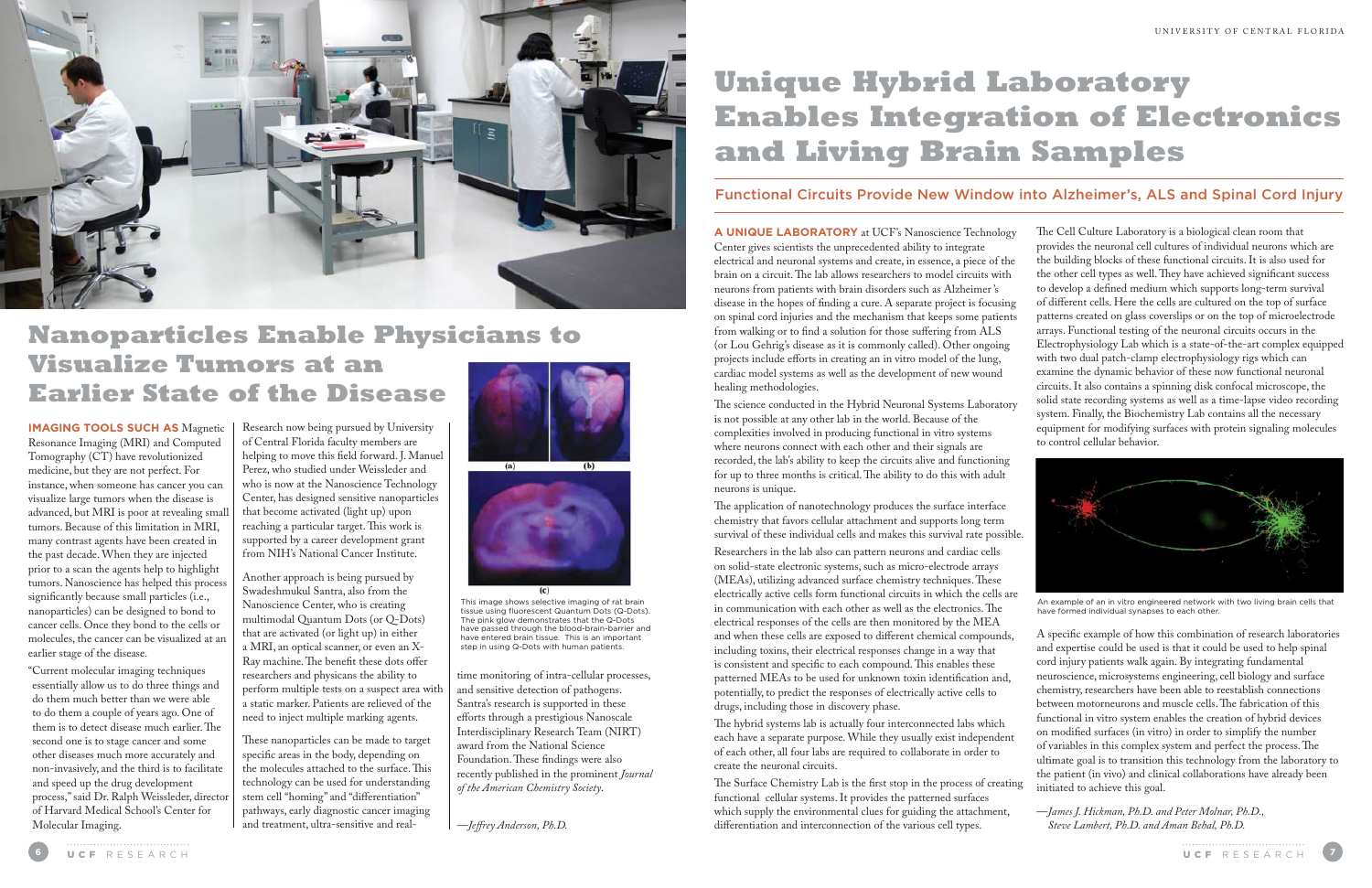

### IN VITRO TEST SYSTEMS

**James J. Hickman** specializes in the creation of hybrid systems for biological computation and fundamental investigations in neuroscience and cell biology. He has formed



Hybrid Systems Laboratory (HSL.) Working in the HSL, which combines a cell culture lab, a biochemistry lab, a chemistry lab and an electrophysiology lab, scientists in Hickman's group are able to keep stem cells alive for up to three months while, at the same time, they prepare specialized materials and apply electrodes to monitor changes. Hickman is the founding director of the NanoScience Technology Center and a professor in chemistry, the Burnett School of Biomedical Sciences and in EECS.



**Peter Molnar's** work explores the physiology and pathophysiology of neuronal systems and stem cell innervation of nano myotubes. One recent labbased study explored the

use of nanotubes and stem cells as a bridge to fill the gap when the spinal cord has been severed. Molnar is an assistant professor in the NSTC as well as in the Burnett School of Biomedical Sciences.

### FUNCTIONAL NANOMATERIALS



**Lei Zhai** is an assistant professor in the NSTC and the Department of Chemistry.In diabetics, insulin and glucose levels vary during the day as the patient consumes food and and thin films for sensors, high temperature coatings, optics and electronic applications. He has been recognized as a pioneer in creating

systems utilizing nanoscale materials. Using nanofibers with stimuli-sensitive polymers and nanoparticles, the release of drugs can be controlled by temperature, light and magnetic/electrical field, pontentially enabling a much more effective method of keeping blood sugars stable. Zhai is an assistant professor of chemistry in the NSTC and the Department of Chemistry.



Physics.

the body processes it. While diabetic patients inject insulin to compensate for the lack of this important compound, the insulin is not always delivered at the same time the body is processing food, causing insulin levels to vary widely at any given time. However, over the past decade, great progress has been made in developing new sustained and controlled drug delivery cell/material interaction, surface science and

**Qun "Treen" Huo** supervises a nanomaterial chemistry group that specializes in the synthesis, property study and application development of nanoparticle materials. In this bottom-

up approach towards nanomaterial development, she creates nanobuilding blocks and assembles these nanobuilding blocks into materials or devices with expected structures, properties and functions. But because the property of a nanomaterial is also determined by the architectural organization of those nanobuilding blocks it is extremely important to control both the chemical structures of individual nanoparticles and the architectural structures of the assembled nanoparticle materials. Currently she has two major research projects: the first one is controlled chemical functionalization of nanoparticles and the second one is to study their applications in the development of nanoparticle/polymer hybrid materials with well-defined architectural structures and properties. Huo is an assistant professor in the NSTC and the Department of Chemistry.



**Sudipta Seal** studies nano-materials processing and characterization, biomaterials and bio-



advanced surface characterization techniques, and absorption kinetics of polymer molecules on steel substrates. His nano-materials research focuses on producing powders, coatings,

**Artem E. Masunov** uses advanced computational systems to model and explore the theory of energy conversion processes and the design of functional materials used for that pur-

pose. The thermoelectric devices he models hold great promise for increasing the efficiency of conventional power generators, renewable energy sources (e.g., solar and geothermal), and refrigeration and air conditioning systems. Advantages of this power generation system include solid state operation, zero emissions, vast scalability, no maintenance, long operating life, high reliability, lack of moving parts, and possibility of miniaturization. NASA has used this principle to provide electrical power for deep space probes such as Voyager I and II and the Cassini mission to Saturn. Masunov is an assistant professor in the NSTC and the

Department of Chemistry.

**Aman Behal's** research focus is the identification and modeling of the behavior of signaling pathways inside cells as well as the interaction of living cells with non-biological surfaces such as electrodes. A few systems under study are ion channels in neuronal cells and the transduction of electrical signals from the neuronal cells onto

## **Nanoscience Technology Center Focus Areas**

**AT THE UNIVERSITY OF CENTRAL FLORIDA,** a diverse group of scientists are exploring an expanding scientific frontier. In 1959, Nobel-prize winning physicist Richard Feynman opened the door to scientific research into nanotechnology with a challenging talk titled, *There's Plenty of Room at the Bottom.* UCF researchers at the NanoScience Technology Center have accepted the challenge of exploring this "room at the bottom" and are in the process of creating tools to treat our most troubling clinical disorders (including Alzheimer's disease, Amyotrophic Lateral Sclerosis (ALS), and diabetes); novel materials that can advance the fields of solar and fuel power technology; and long- lasting batteries that make ever-smaller electrical devices a reality. While the scientists all work in the Nanoscience Technology Center, most also have appointments with other academic units.

metal electrode arrays for subsequent recording on a computer. Behal's approach is to quantify the relationship (possibly nonlinear) between the experimentally obtained input output data

sets while keeping the quantification succinct so that many such objects can then be put together to form a larger system (with predictive capabilities.) A further goal is to predict the existence of certain signaling mechanisms or dynamical structures inside these cells through use of optimization approaches and systems theory. Behal is an assistant professor in the School of Engineering and Computer Science and in the NSTC.

### QUANTUM DYNAMICS



**Michael N. Leuenberger** is exploring the fascinating world of quantum dynamics and the possibility of teleportation. TV and movies aside, quantum teleportation does not teleport

matter, it teleports quantum information. The current focus of his studies is in the transfer of quantum information from one quantum dot to another one, distant from the first one. It is noteworthy that Dr. Leuenberger completed a total of three postdoctoral fellowships and is a first author for an article for the prestigious journal Nature. Leuenberger is an assistant professor in the NSTC as well as in the Department of Physics.

### BIOMEDICAL IMAGING



Research in **J. Manuel Perez's** laboratory focuses on the development of nanoparticle technologies and their application in nanomedicine, molecular imaging, and molecular di-

agnostics. His specific area of research interest include the development of nanoagents for cancer diagnostics. His work also involves the creation of nanoparticles that can be used in optical imaging. He also has created nanoparticles that can detect the presence of toxins. Perez is an assistant professor in the NSTC as well as in the Department of Chemistry.



**Swadeshmukul Santra's** research work focuses on the development of multimodal biodegradable/biocompatible nanoparticles which act as probes. Upon reaching their targets these

nanoprobes will light up in either a MRI or an optical scanner. The goal is to develop "smart" nanoprobes for various animal and lab based applications such as understanding how stem cells become located in various tissues after they are placed in a patient, early diagnostic cancer imaging and treatment, ultra-sensitive and real-time monitoring of intra-cellular processes, as well as sensitive detection of pathogens. Santra is an assistant professor in the NSTC, the Department of Chemistry and the Burnett School of Biomedical Sciences.



**Jeffrey Anderson,** the associate director of the Nano Center, coordinates research projects that use imaging systems such as functional Magnetic Resonance Imaging (fMRI), structural MRI, & functional near-infrared spectroscopy (fNIRS) to explore neurological disorders such as traumatic brain injury.

### NANOELECTRONICS



**Saiful I. Khondaker's** primary research is in the electron transport properties of nanoscale materials. The overall goal of his research is to investigate the fundamental electronic properties of nano materials and to create prototype functional devices like field effect transistors, single electron transistors, and sensors involving nanomaterials. He pioneered and demonstrated a simple and highly reproducible technique for the fabrication of below five nanometer spaced electrodes using colloidal gold nanoparticles and used these electrodes for the fabrication of functional devices including individual nanoparticles, conjugated organic molecules and polymers. In addition, he is also exploring the utility of nanocrystal arrays, nanowires, and nanotubes. Khondaker is as assistant professor in the NSTC and in the Department of Physics.



Work in **Diego Díaz's** laboratory focuses on the integration of scanning probe microscopies (AFM) and electrochemistry which offer the ability to not only image surfaces at very high resolution, but to control interactions on the surface at the nanoscale. He can currently modify AFM probes with different chemicals in order to tailor the tip to different chemical reactions. In this technique that he calls Redox Probe Microscopy, the tip is the electrochemical probe and it allows him to spatially control the electrochemistry. The careful control of the electrochemistry, together with the high spatial resolution of an AFM, permits him to create

novel nanolithography patterns on surfaces. After a full chemical, morphology and electrochemical characterization of the modified surface is determined, he can then apply such nanostructured surfaces in the preparation of sensor devices. Diaz is an assistant professor in the Department of Chemistry and in the NSTC.

#### PHOTONICS



**Andre J. Gesquiere** explores the extreme sensitivity of single molecule laser scanning confocal microscopy which allows him to detect the presence of a single molecule

or nanoparticle in a material. The excellent spatial resolution of this research tool allows the tracking of biological processes at the molecular level. He quantitatively examines biophysical processes at the single molecule level to understand the mechanism and kinetics of biologically important processes such as DNA and protein folding dynamics, and biochemical reactions involving enzymes. His work also involves the development of novel imaging and spectroscopic techniques for biological systems.<br>These include tracking individual nanoparticles These include tracking individual nanoparticles to study processes inside living cells. This multidisciplinary research program shows promise of having a significant impact on the emerging fields of nanobiology and nanomedicine. Gerquiere is an assistant professor in the NSTC and in the Department of Chemistry.

### INTEGRATED NANODEVICES



Research in **Ming Su's** group is focused on the fabrication of novel nanostructured materials using a variety of existing and emerging techniques. He also investigates the process

of integrating these materials into devices for a number of possible applications such as disease detection and energy management. Recently, he developed a method to create large arrays of nanocolumns with controlled size, aspect ratio, and intercolumn spacing. The excellent controllability and tunability of this unique method enables the use of these materials in a wide range of integrated devices. For instance, one of his on-going research projects is to establish a platform for the integration of onchip handling, separation, and the detection of biomarkers using this integrated nanocolumn array platform. Su is an assistant professor in the NSTC and the Department of Mechanical, Materials and Aerospace Engineering.